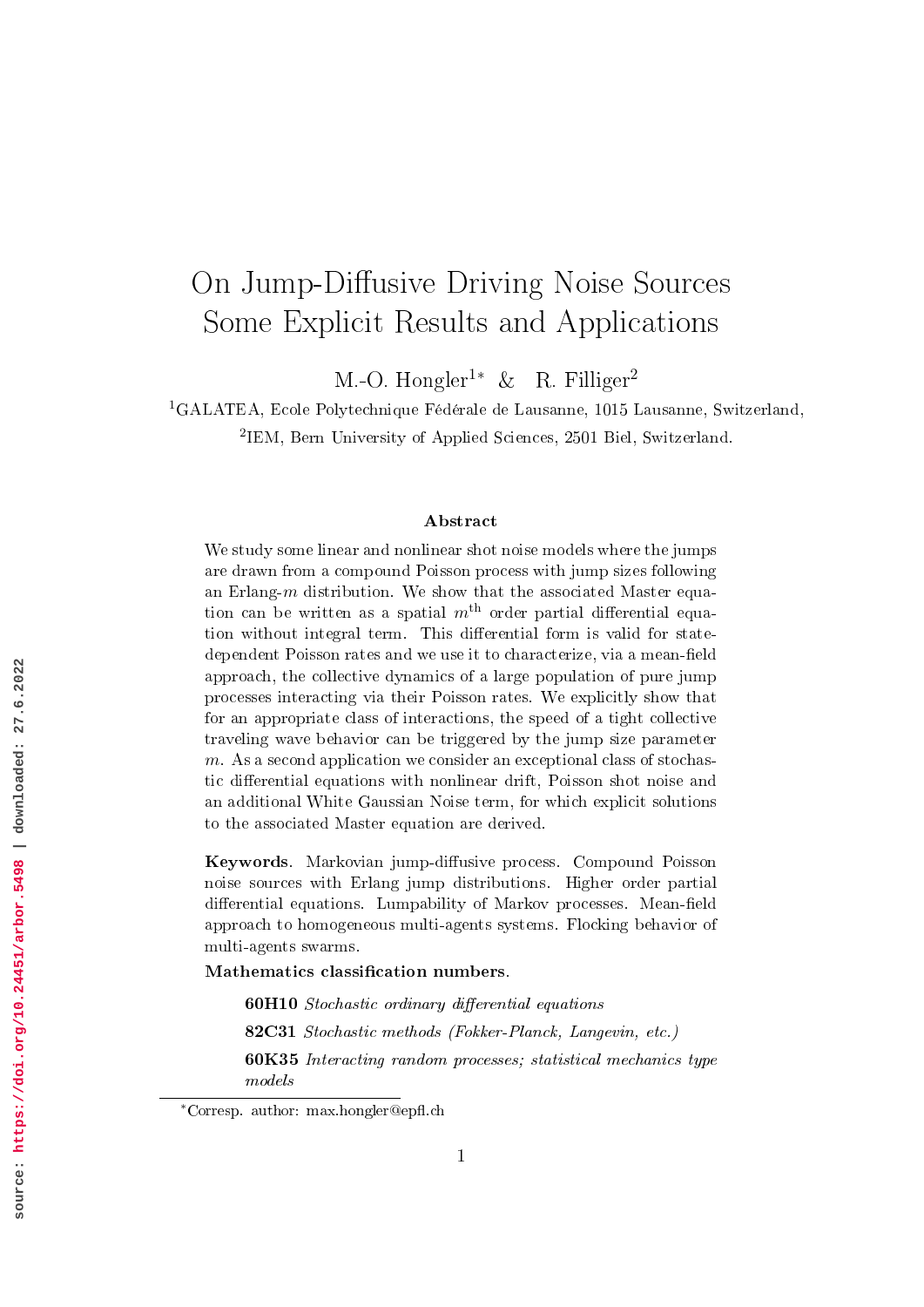### 1 Introduction

On the real line R, we shall consider scalar time-dependent Markovian stochastic processes  $X_t$ ,  $(t \in \mathbb{R}^+$  is the time parameter) characterized by stochastic differential equations (SDE) of the form:

$$
\begin{cases}\n dX_t = -f(X_t)dt + \sigma(X_t, t)dW_t + q_{X_t, t}, \\
 X_0 = x_0,\n\end{cases}
$$
\n(1)

where  $W_t$  is a standard Wiener process with diffusion coefficient  $\sigma(x,t)$ ,  $q_{X_t,t}$  stands for a compound Poisson process (CPP) with Poisson rate  $\lambda(X_t,t)$  and jump sizes drawn from a given probability density  $\varphi(x)$ and where the drift  $-f(x)$  reflects the deterministic behavior of the system. If necessary (i.e., if  $\sigma$  is space dependent), we will interpret (1) in the Itô sense. Accordingly, the Master equation governing the evolution of the conditional probability density function (pdf)  $P(x,t|x_0,0) = \text{Prob}\{X(t) \in [x,x+dx] | x_0,0\}$  reads [1]:

$$
\partial_t P(x, t|x_0, 0) = \partial_x [f(x)P(x, t|x_0, 0)] + \frac{1}{2}\partial_{xx} [\sigma^2(x, t)P(x, t|x_0, 0)]
$$

$$
-\lambda(x, t)P(x, t|x_0, 0) + \int_{-\infty}^{\infty} \varphi(x - z)\lambda(z, t)P(z, t|x_0, 0)dz.
$$
\n(2)

Note that for  $\lambda(x,t) \equiv 0$ , the solution to Eq.(1) is a diffusion process with continuous trajectories. In the generic case where the Poisson rates are strictly positive, these trajectories show jumps and hence are discontinuous.

Due to its extremely wide range of potential applications, Eq.(1) together with Eq.(2) deserved a long and still growing list of research records. In the last decade, quite a few new contributions became available (a non exhaustive list is [2, 3, 4, 5, 6, 7, 8]). The goals were either to write classes of explicit expressions for means, variances, Laplace transforms or even for  $P(x,t|x_0,0)$  or to express conditions ensuring the existence of finite time-invariant (i.e. stationary) probability measures. Our goal here is to add some new information to this general effort by:

a) Deriving a new higher order partial differential equation  $-e$  quivalent to  $(2)$  – valid when the jumps of the CPP are drawn from an Erlang-*m* probability law:

$$
\varphi(x) = \mathcal{E}(m, \gamma; x) := \frac{\gamma^m x^{m-1} e^{-\gamma x}}{\Gamma(m)} \chi_{x \ge 0}, \qquad m = 1, 2, \cdots, (3)
$$

with rate parameter  $\gamma > 0$  and where  $\chi_{x\geq 0}$  is the indicator function of the event  $\{x \geq 0\}$ .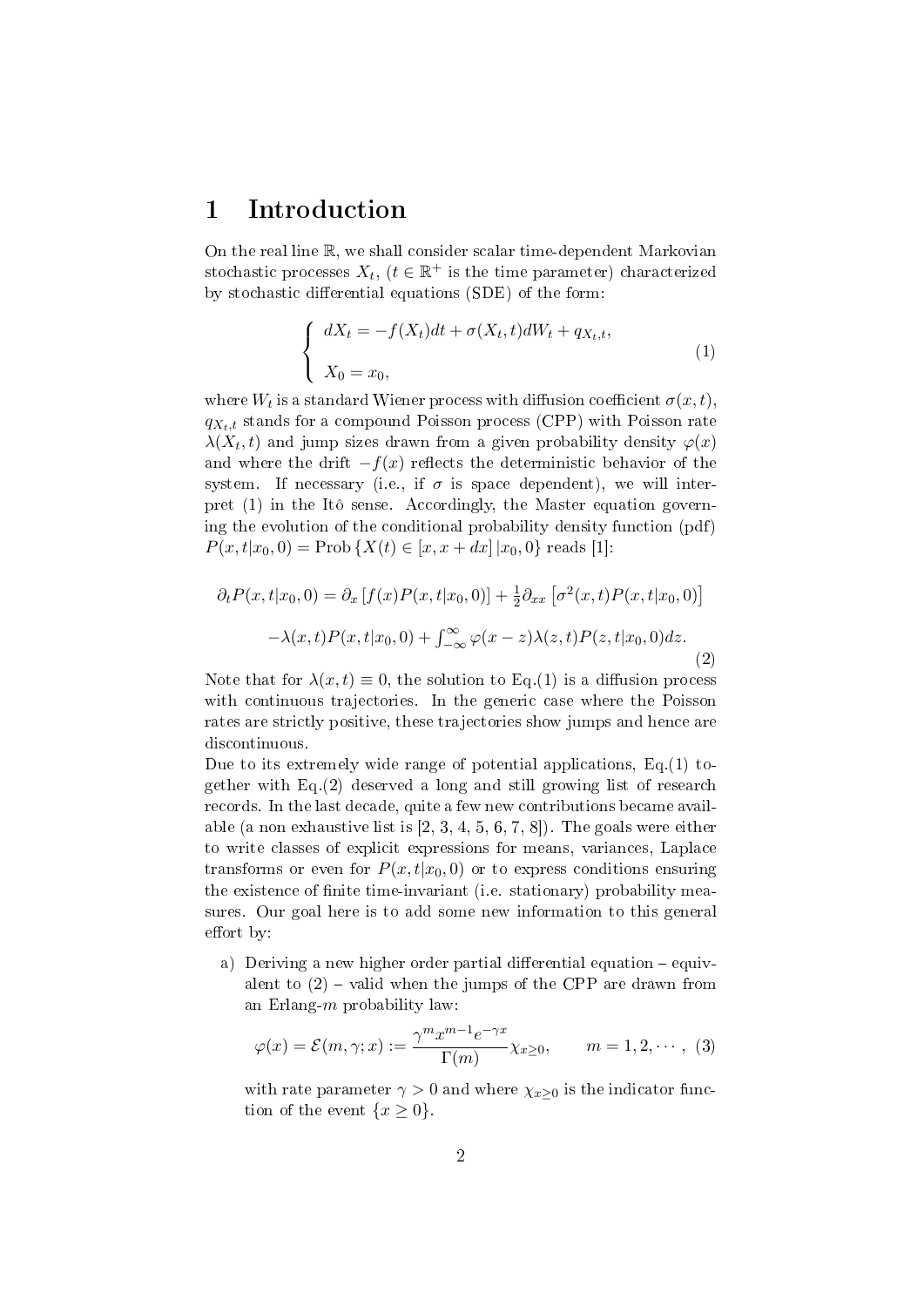- b) Constructing a new soluble class of multi-agents dynamics in which agents with pure jumps (i.e.  $\sigma(x,t) \equiv 0$ ) interact via their inhomogeneous Poisson rates  $\lambda(x, t)$  and where the jumps are drawn from  $\varphi(x)$  taken as an Erlang-2 distribution.
- c) Solving explicitly Eq.(2) when  $f(x) = \beta \tanh(\beta x)$ ,  $\sigma = 1$ , and the jump sizes are symmetric:  $\varphi(x) = \varphi(-x)$ .

## Pure jump processes with Erlangian jump sizes

Consider the dynamics in (1) with inhomogeneous Poisson rates  $\lambda(x, t)$ and Erlangian jumps distribution with parameter  $m$  as defined in Eq.(3). In this case, the governing Master equation for  $P_m(x,t)$  $P_m(x,t|x_0,0)$  reads:

$$
\partial_t(P_m(x,t)) - \partial_x[f(x)P_m(x,t)] - \frac{1}{2}\partial_{xx}\left[\sigma^2(x,t)P_m(x,t)\right] =
$$
  

$$
-\lambda(x,t)P_m(x,t) + \int_{-\infty}^x \frac{\gamma^m(x-z)^{m-1}e^{-\gamma(x-z)}}{\Gamma(m)}\lambda(z,t)P_m(z,t)dz.(4)
$$

### Proposition 1

For sufficiently smooth deterministic drift  $f(x)$ , Poisson rates  $\lambda(x,t)$ and diffusion coefficient  $\sigma^2(x,t)$  (all at least *m* times differentiable with respect to  $x$ ), the integral form of the Master equation (4) can be rewritten as the  $m^{\text{th}}$ -order spatial differential equation<sup>1</sup>:

$$
\left[\partial_x + \gamma\right]^m \left(\partial_t P_m - \partial_x \left[f \cdot P_m\right] - \frac{1}{2} \partial_{xx} \left[\sigma^2 P_m\right]\right) = \left[\gamma^m - \left[\partial_x + \gamma\right]^m\right] \left(\lambda \cdot P_m\right) \tag{5}
$$

Moreover for  $\lambda(x,t) = \lambda(x)$  and  $\sigma^2(x,t) = \sigma^2(x)$  a stationary distribution to  $(4)$  necessarily verifies:

$$
- \left[\partial_x + \gamma\right]^m \left(\partial_x \left[f \cdot P_m\right] + \frac{1}{2} \partial_{xx} \left[\sigma^2 P_m\right]\right) = \left[\gamma^m - \left[\partial_x + \gamma\right]^m\right] \left(\lambda \cdot P_m\right). \tag{6}
$$

The proof of Proposition 1 is given in Appendix A. For arbitrary drift terms and Poisson rates, explicit solutions to Eq.(5) or Eq.(6) are obviously difficult to derive. For convenience and later use, let us briefly list a few situations with  $\sigma^2 = 0$  yielding tractable solutions.

<sup>1</sup>We suppress the arguments *x* and *t* in  $f(x)$ ,  $\lambda(x,t)$ ,  $\sigma(x,t)$  and  $P_m(x,t|x_0,0)$ .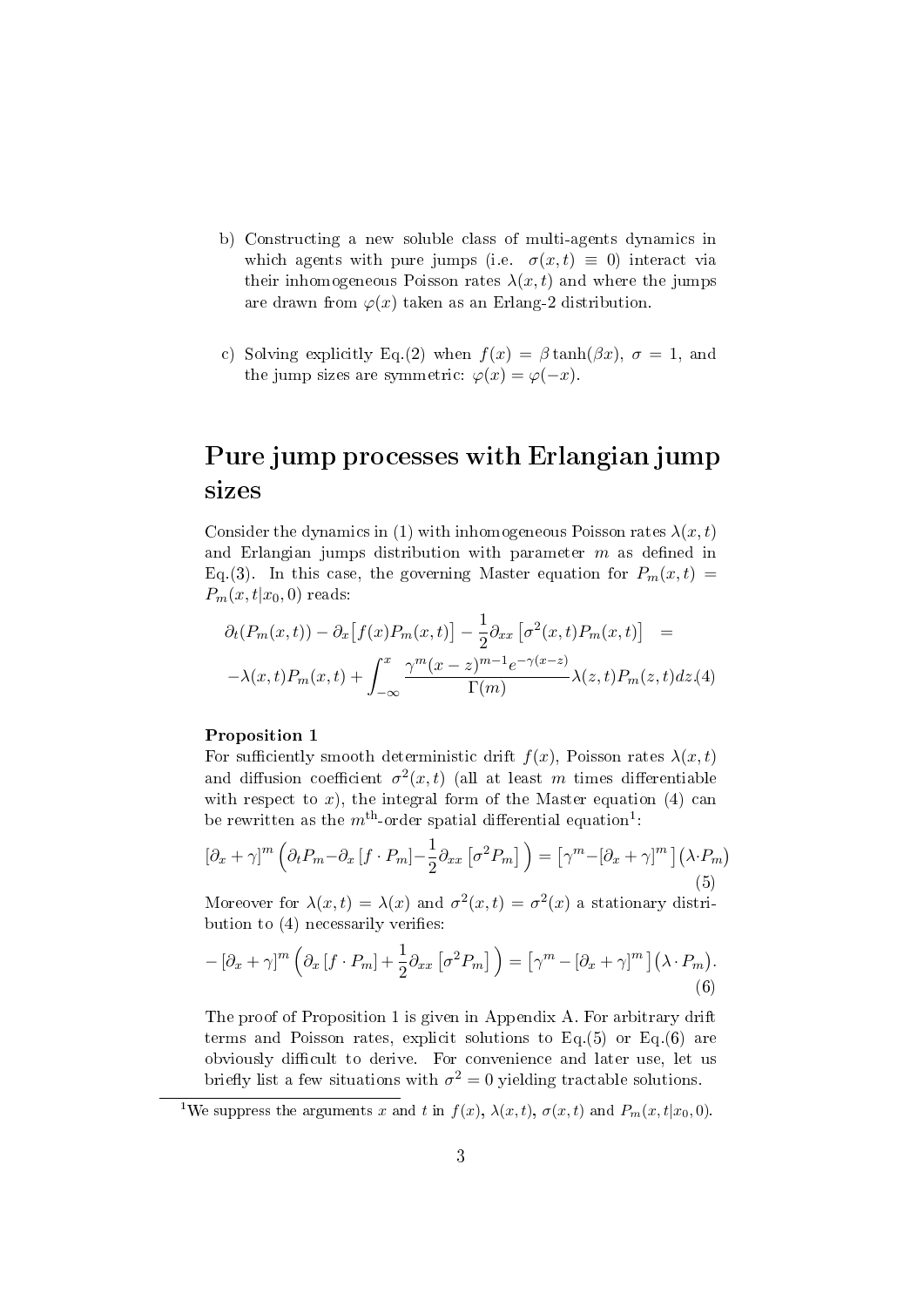### Stationary solutions

Here we suppose that the large  $t$  limit of  $P_m$  exists and we write  $P_{s,m}(x) = \lim_{t \to \infty} P_m(x,t)$  for normalizable solutions to (6).

• For  $m = 1$ ,  $\lambda = \lambda(x)$ ,  $\sigma(x, t) = 0$  and drift force  $f(x)$ , we have by  $(6):$ 

$$
\left[\partial_x + \gamma\right] \left(\partial_x[f(x)P_{s,1}]\right) = \partial_x(\lambda(x)P_{s,1})\tag{7}
$$

with the well known solution

$$
P_{s,1}(x) = \frac{\mathcal{N}}{f(x)} e^{-\gamma x + \int^x \frac{\lambda(\xi)}{f(\xi)} d\xi},\tag{8}
$$

and where  $N$  is the normalization factor. Clearly, the stationary regime  $P_{s,1}(x)$  will actually be reached only when  $\mathcal{N} < \infty$ .

• For  $m=2$  we have

$$
[\partial_x + \gamma]^2 \{ \partial_x (f(x)P_{s,2}) \} = [\partial_x^2 + 2\gamma \partial_x] (\lambda(x)P_{s,2}) \tag{9}
$$

Introducing the notation  $P_{s,2}(x) = e^{-\gamma x} Q(x) \stackrel{not.}{=} e^{-\gamma x} Q$ , Eq.(9) takes, after elementary manipulations, the form:

$$
f(x)[Q]_{xx} + 2[f(x)]_x [Q]_x + [f(x)]_{xx} Q = [\lambda(x)Q]_x + \lambda(x)\gamma Q.
$$
 (10)

Eq.(10) cannot be solved for general drift  $f(x)$  and Poisson rate  $\lambda(x)$ . However, in the linear (Ornstein-Uhlenbeck) case with  $f(x) = \alpha x$  and for constant rate  $\lambda(x) = \lambda$ , Eq.(10) reduces to:

$$
\alpha x [Q(x)]_{xx} + (2\alpha - \lambda) [Q(x)]_x - \lambda \gamma Q(x) = 0. \tag{11}
$$

Invoking  $[9]^2$ , the normalized stationary density reads:

$$
P_{s,2}(x) = \gamma e^{\frac{\lambda}{\alpha} - \gamma x} \left[ \frac{\alpha \gamma x}{\lambda} \right]^{\frac{\lambda}{\alpha} - 1} \mathbb{I}_{\frac{\lambda}{\alpha} - 1} \left( 2 \sqrt{\frac{\gamma \lambda}{\alpha}} x \right) \tag{12}
$$

where  $\mathbb{I}_{\nu}(x)$  stands for the modified Bessel function of the first kind. Let us emphasize that  $Eq.(12)$  was also obtained in [5] by using Laplace transformations.

• For general *m*, arbitrary drift  $f(x)$  and constant Poisson rate  $\lambda$ , the resulting dynamics is known as the nonlinear shot noise process and has been discussed e.g. in [4]. In most cases, only the Laplace transform of

<sup>&</sup>lt;sup>2</sup>See the entry 9.1.53 with  $q = 1/2$ ,  $p = (\lambda/\alpha - 1)$ ,  $p^2 - \nu^2 q^2 = 0$  and imaginary  $\lambda$  and simplify once by *z*.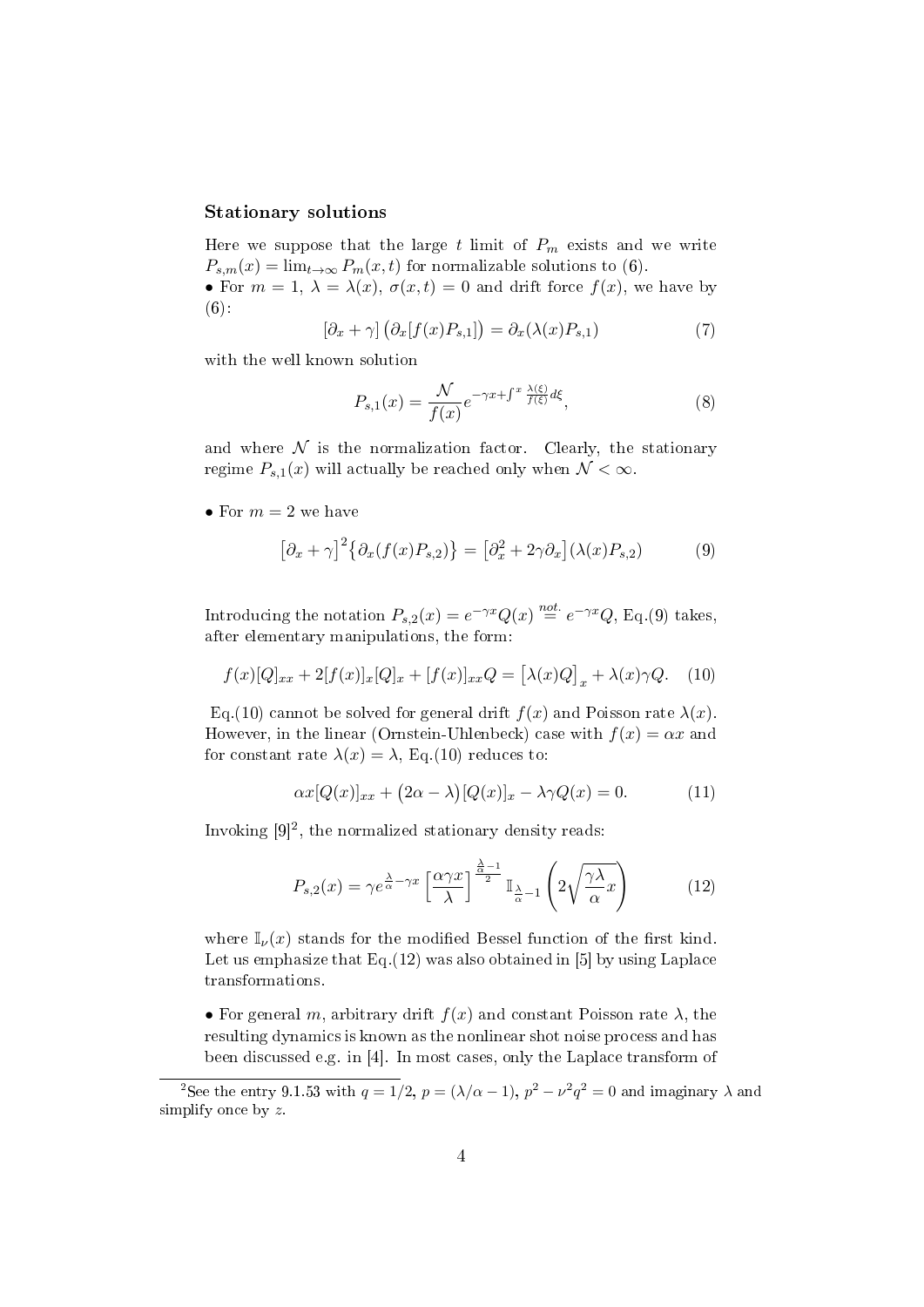$P_{s,m}(x)$  (resp.  $P_m(x,t)$ ) can be given explicitly and, provided  $P_{s,m}(x)$ exists, the  $j^{\text{th}}$ -order cumulant  $\kappa_{s,m}^{(j)}$  of  $P_{s,m}$  can be calculated using the relations:

$$
\begin{cases}\n\kappa_{s,m}^{(j)} = \int_0^\infty x^j \lambda \frac{\Gamma(m,\gamma;x)}{f(x)} dx, & j = 1, 2, \cdots \\
\Gamma(m,\gamma;x) := \int_x^\infty \mathcal{E}(m,\gamma;\xi) d\xi,\n\end{cases}
$$
\n(13)

where  $\Gamma(m, \gamma; x)$  is the incomplete gamma function [4].

#### Time dependent solutions

Time dependent solutions to (5) are available only for a restricted choice of drift terms  $f$  and Poisson rates  $\lambda$ . Explicit transient dynamics can be derived for constant drift  $f(x) = k$ , linear drift  $f(x) = \alpha x$ and  $-$  rather remarkably  $-$  a non-linear interpolation between the two situations (discussed in section 3). The case of constant drift has been discussed in detail in [10]. The case for linear drift  $f(x) = \alpha x$  and constant  $\lambda$  is presented in [5]. Let us recall that in this latter case, the Laplace transform  $\hat{P}_m(u,t) := \int_{\mathbb{R}^+} e^{-ux} P_m(x,t|x_0,0) dx$  reads as:

$$
\hat{P}_m(u,t) = \exp\left\{-x_0ue^{-\alpha t} - \lambda \int_0^t \left(1 - \left[\frac{\gamma}{\gamma + ue^{-\alpha(t-x)}}\right]^m\right)dx\right\}.
$$
\n(14)

which can be inverted for  $m = 1$  yielding [5, 8]:

$$
P_1(x,t) = \chi_z e^{-\lambda t} \left\{ \delta(z) + \frac{\lambda \gamma}{\alpha} \left( e^{\alpha t} - 1 \right) e^{-\gamma z} {}_1F_1 \left( 1 - \frac{\lambda}{\alpha}, 2; \gamma \left[ 1 - e^{\alpha t} z \right] \right) \right\},\tag{15}
$$

with  $z = x - x_0 e^{-\alpha t}$ ,  ${}_1F_1(a, b, z) := \sum_{n=0}^{\infty} \frac{\Gamma(a+n)}{\Gamma(a)}$ Γ(*a*)  $\Gamma(b)$  $\frac{\Gamma(b)}{\Gamma(b+n)} \frac{z^n}{n!}$  $\frac{z^n}{n!}$  and where  $\chi_z$  is the indicator function. Note that when  $(1 - \lambda/\alpha) = -n$  is integer valued,  $P_1(x,t)$  is an elementary function. Indeed, in this case  $_1F_1(-n;b;z)$  reduces to the  $n^{\text{th}}$ -order generalized Laguerre polynomial  $L_n^{(1)}(z)$ .

### 2 Multi-agents systems and flocking

As stated in the introduction, jump-diffusive noise sources do have a wide range of applications. The number of potential applications is naturally enlarged if we consider  $\lambda$  and/or  $\sigma$  as space dependent. Space correlations in the noise sources typically occur in the mean-field description of interacting particle systems and multi-agents modeling. We have in mind applications, where simple mutual interactions between agents (resp. particles) give rise to mean-field dynamics for the barycenter of the spatially distributed agents. Recent contributions directly relevant for our context here are the results derived by M. Balázs et al. [7] and the applications in [11] and [12]. These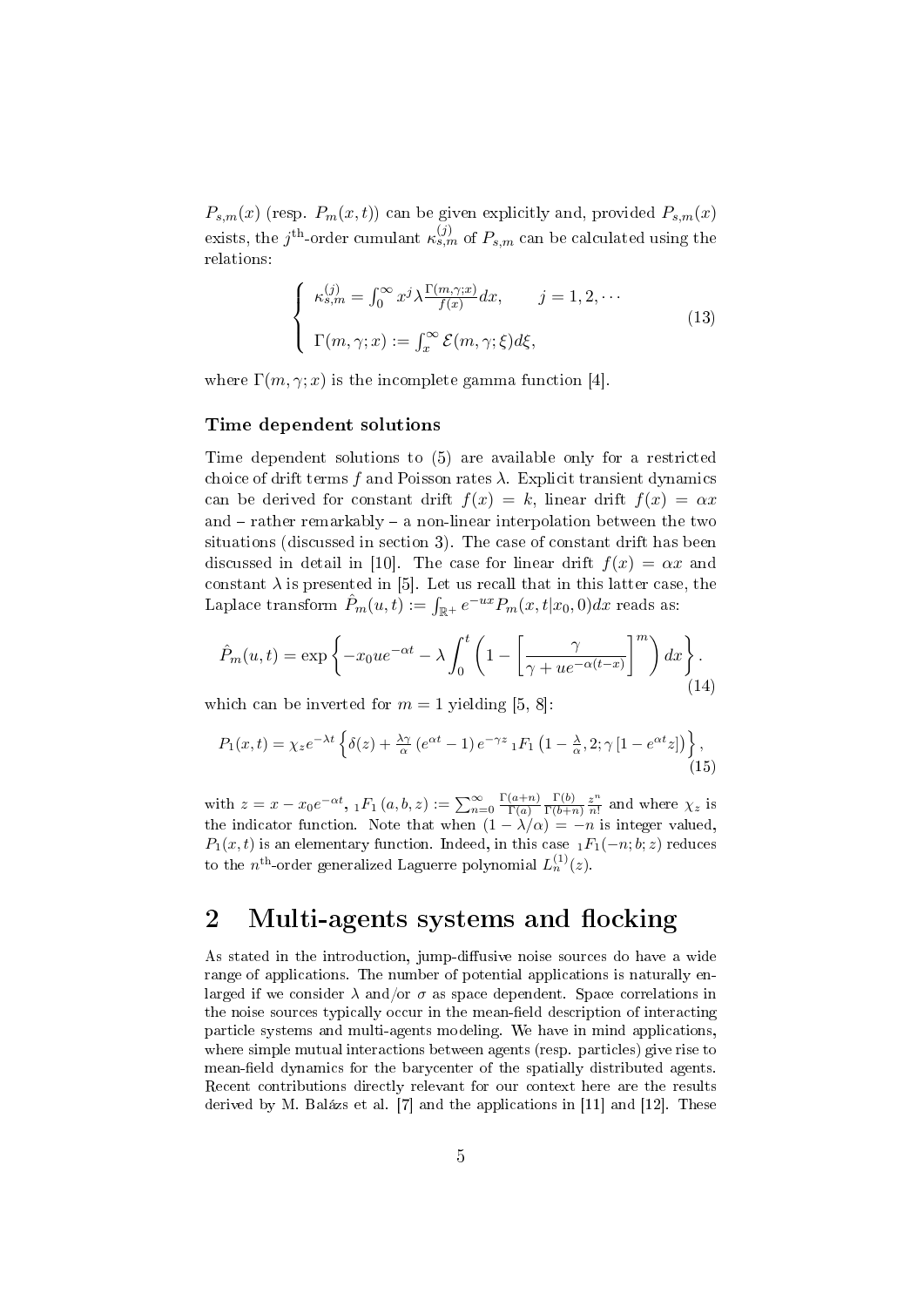papers show that under adequate conditions, the stationary barycentric dynamics of multi-agents systems develop traveling wave solutions. Generalizing on these results, we consider the case  $f(x) = 0$ , and  $\sigma = 0$  for  $m = 1$  and  $m = 2$ . According to Eq.(5), one immediately has:

$$
\left[\partial_x + \gamma\right] \left(\partial_t P_1\right) = -\partial_x \left(\lambda \cdot P_1\right), \quad (m = 1)
$$
\n(16)

$$
\left[\partial_x + \gamma\right]^2 \left(\partial_t P_2\right) = -\partial_x \left[\partial_x + 2\gamma\right] \left(\lambda \cdot P_2\right), \ (m = 2) \tag{17}
$$

In the sequel, we shall assume that the shot noise rate  $\lambda(x, t)$  is a strictly positive and monotone decreasing function in *x*, thereby potentially giving rise to traveling wave-type stationary distributions. For such a stationary propagating regime, we will have  $\lim_{t\to\infty} \mathbb{E}_m \{X(t)\} = C_m t$ , where  $C_m$  is a constant velocity and where  $\mathbb{E}_m \left\{ X(t) \right\} := \int_{\mathbb{R}} x P_m dx$ . We therefore introduce the change of variable  $\xi = x - C_m t$  and suppose the for large *t*, the jump rate is of the form:

$$
\lambda(x,t) = \lambda(x - \mathbb{E}_m \{ X(t) \}) = \lambda(\xi) \ge 0.
$$
\n(18)

Under these assumptions, the equations in (16) can be rewritten as ODE's in  $\xi \in \mathbb{R}$ .

• For  $m = 1$ , we have:

$$
-C_1(\gamma + \partial_{\xi})\partial_{\xi}P_1(\xi) = -\partial_{\xi}\left\{[\lambda(\xi)P_1(\xi)]\right\}, (m = 1)
$$
 (19)

admitting the traveling wave solution  $P_1(\xi) = \mathcal{N}e^{-\gamma\xi + \int^{\xi} \frac{\lambda(z)dz}{C_1}}$  with  $\mathcal N$  being the normalization constant which must be self-consistently determined under the constraint  $\int_{\mathbb{R}} \xi \cdot P_1(\xi) d\xi = 0$ .

• For  $m = 2$ , after one immediate integration with respect to  $\xi$ , we have:

$$
-C_2(\gamma + \partial_{\xi})^2 P_2(\xi) = -\{2\gamma + \partial_{\xi}\} [\lambda(\xi) P_2(\xi)], \ (m = 2)
$$
 (20)

which, if we introduce the auxiliary function  $\Psi(\xi)$  defined through:

$$
P_2(\xi) = \exp\left\{-\gamma \xi + \int^{\xi} \frac{\lambda(z)}{2C_2} dz\right\} \Psi(\xi),\tag{21}
$$

reduces to

$$
\partial_{\xi\xi}\Psi(\xi) + \left[ -\frac{\partial_{\xi}\lambda(\xi)}{2C_2} - \frac{\lambda^2(\xi)}{4C_2^2} - \frac{\gamma\lambda(\xi)}{C_2} \right] \Psi(\xi) = 0.
$$
 (22)

We observe that for arbitrary  $\lambda(\xi)$ , Eq.(22) exhibits the form of a stationary Schrödinger equation which, in general, cannot be solved in compact form. Looking for compact solutions to Eq.(22), the term in brackets can be related to analytically tractable potentials in quantum mechanics. To carry on the discussion for  $m = 1$  and  $m = 2$ , we follow the lines exposed in [7] and focus on the special case which results, when the jump rates are of the form  $\lambda(\xi) = e^{-\beta\xi}$ , with  $\beta > 0$ .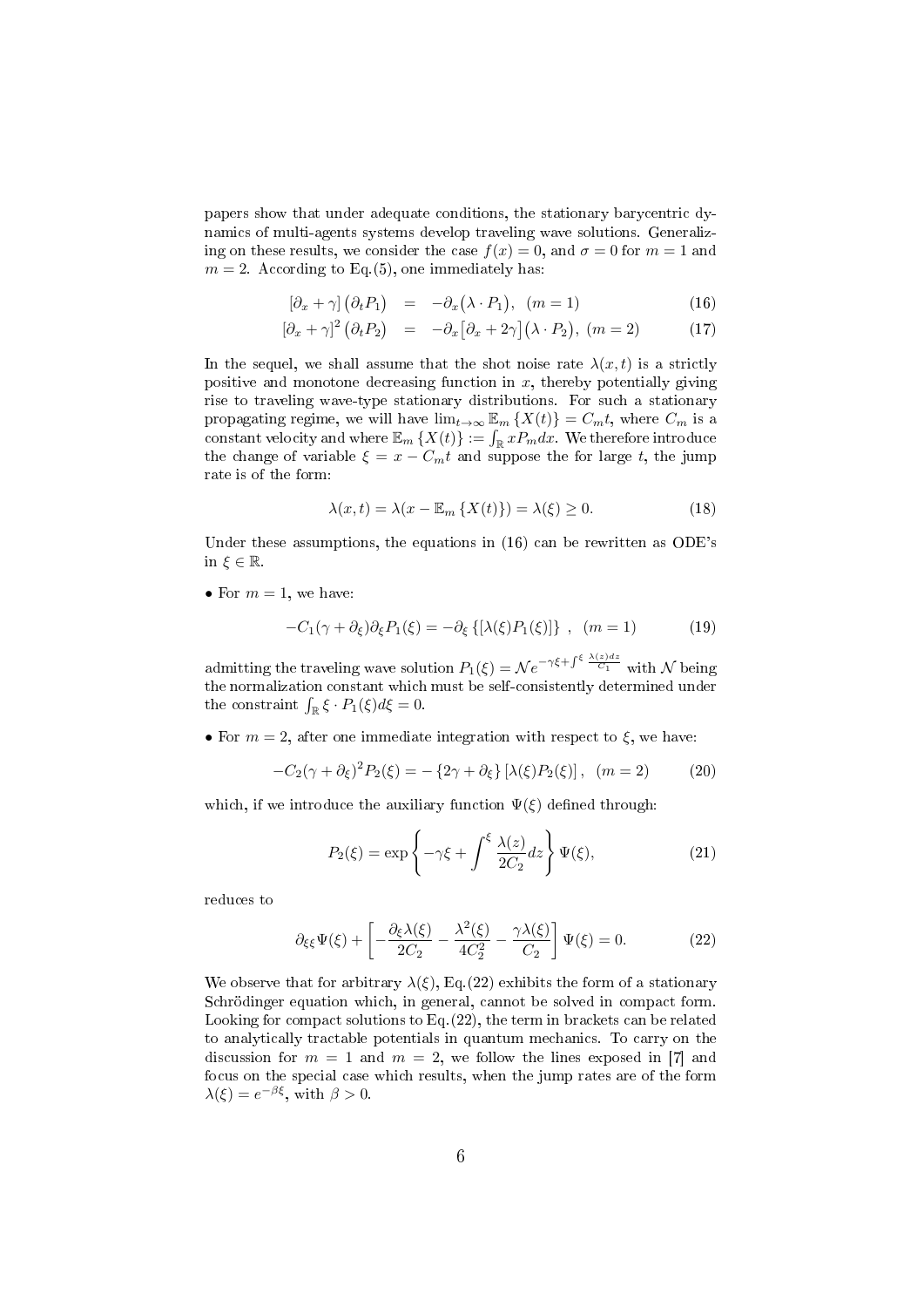Jump rate governed by  $\lambda(\xi) = e^{-\beta \xi}$ .

• The case  $m = 1$  has been worked out in the mean-field context of interacting particle systems by Balazs et al. in [7], (see the Corollary 3.2). We find that  $P_1(\xi)$  is a Gumbel-type distribution:

$$
P_1(\xi) = \mathcal{N}(\beta, \gamma, C_1) e^{-\gamma \xi - \frac{1}{\beta C_1} e^{-\beta \xi}}, \qquad (23)
$$

with  $\mathcal{N}(\beta, \gamma, C_1)$  being the normalization factor. The normalization  $\mathcal N$  and the resulting stationary velocity  $C_1$  are explicitly found to be:

$$
\mathcal{N}(\beta, \gamma, C_1) = \frac{\beta}{(\beta C_1)^{\frac{\gamma}{\beta}} \Gamma(\gamma/\beta)}
$$
\n(24)

$$
C_1 = \frac{1}{\beta} e^{-\psi(\gamma/\beta)}, \text{with } \psi(x) := \frac{d}{dx} \ln[\Gamma(x)] \tag{25}
$$

ensuring  $\int_{\mathbb{R}} P_1(\xi) d\xi = 1$  and  $\int_{\mathbb{R}} \xi P_1(\xi) d\xi = 0$ .

• For  $m = 2$ , Eq. (22) now reads:

$$
\partial_{\xi\xi}\Psi(\xi) + \left[\frac{(\beta - 2\gamma)}{2C_2}e^{-\beta\xi} - \frac{1}{4C_2^2}e^{-2\beta\xi}\right]\Psi(\xi) = 0.
$$
 (26)

Observe that Eq.(26) corresponds to the stationary Schrödinger Eq. describing a quantum particle submitted to a Morse type potential for which explicit solutions are known. Using these results in the expression for  $P_2(\xi)$ and imposing vanishing boundary conditions for large *|ξ|* (see Appendix B for details), we find:

$$
P_2(\xi) = \mathcal{N}(\beta, \gamma, C_2) e^{\left[\frac{\beta}{2} - \gamma\right] \xi - \frac{e^{-\beta \xi}}{2\beta C_2}} W_{\frac{\beta - 2\gamma}{2\beta}, 0} \left(\frac{e^{-\beta \xi}}{\beta C_2}\right)
$$
(27)

where  $W_{\lambda,\mu}(z)$  is the Whittaker *W* function (see [13] 9.22) and  $\mathcal{N}(\beta,\gamma,C_2)$  is the normalization factor. The normalization  $N$  and the resulting stationary velocity  $C_2$  are explicitly found to be:

$$
\mathcal{N}(\beta, \gamma, C_2) = \frac{\beta}{(\beta C_2)^{\frac{\gamma}{\beta} - \frac{1}{2}}} \frac{\Gamma(2\gamma/\beta)}{\Gamma(\gamma/\beta)^2}
$$
(28)

$$
C_2 = \frac{1}{\beta} e^{\psi(2\gamma/\beta) - 2\psi(\gamma/\beta)}, \qquad (29)
$$

ensuring  $\int_{\mathbb{R}} P_2(\xi) d\xi = 1$  and  $\int_{\mathbb{R}} \xi P_2(\xi) d\xi = 0$ . It is worthwhile noting that  $C_2/C_1 = \exp(e^{\psi(2\gamma/\beta)-\psi(\gamma/\beta)}) > 2$ , thus showing explicitly how the jump size parameter *m* influences the speed of the traveling wave solution  $P_m(\xi)$ .

## 3 Exactly soluble nonlinear mixed jumpdiffusive processes

The mixed jump-diffusive processes defined by  $(1)$  do have the Markov property and are, under the assumption of sufficient symmetries, lumpable to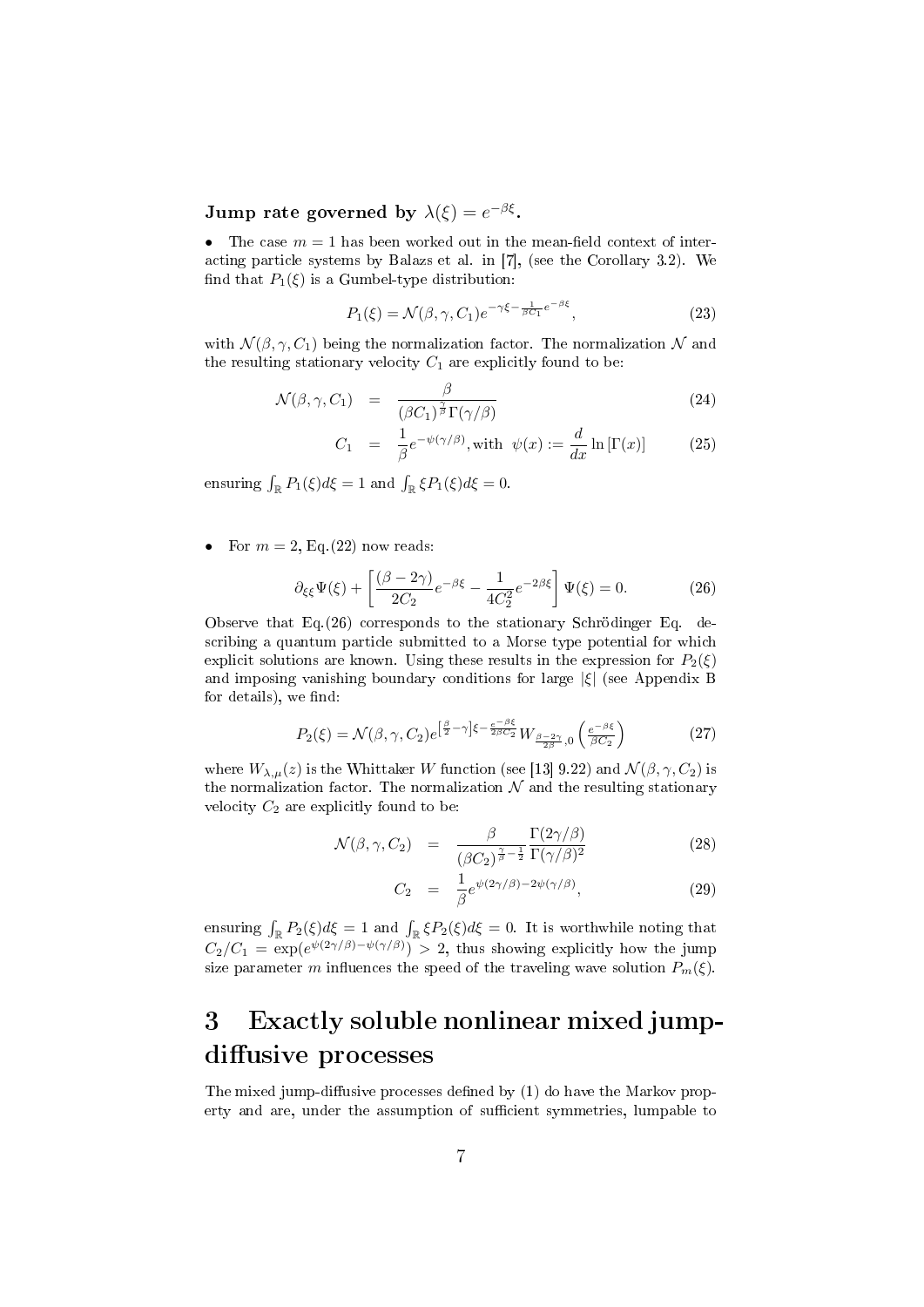

Figure 1: Exact normalized traveling probability waves  $P_1(\xi)$  and  $P_2(\xi)$  as given by Eqs.(23) respectively (27) for different values of  $\beta$ .

simpler processes  $[14]$ . In the realm of lumbaple Markov diffusions, an outstanding role is played by Brownian motions with drift of the form  $f(x) =$  $\beta \tanh(\beta x)$  as they are, together with the class of Brownian motions with constant drift, the only ones having Brownian bridges as conditional laws [15]. This non linear and lumpable drift offers indeed the exceptional possibility to escape in a controlled and still analytical way from the Gaussian law (see e.g., [16, 17, 18]). This motivates us to consider the 1 dimensional dynamics given by:

$$
\begin{cases}\n dX_t = \beta \tanh[\beta X_t]dt + dW_t + q_t, \\
 X_0 = x_0,\n\end{cases}
$$
\n(30)

where in this section  $q_t$  is a CPP with constant rate  $\lambda$  and jump sizes drawn from a symmetric probability law  $\phi(x)$  (i.e., respecting  $\phi(x) = \phi(-x)$  and  $\int_{-\infty}^{\infty} \phi(x) dx = 1$ . Here, we therefore can have positive and negative jumps. The Master equation Eq. (2) related to Eq. (30) reads:

$$
\frac{\partial}{\partial t}Q(x,t|x_0) = -\beta \frac{\partial}{\partial x} \left\{ \tanh(\beta x)Q(x,t|x_0) \right\} + \frac{1}{2}\partial_{xx}Q(x,t|x_0) \n- \lambda Q(x,t|x_0) + \lambda \int_{-\infty}^{\infty} Q(x-y,t|x_0)\phi(y)dy.
$$
\n(31)

By introducing the transformation  $Q(x, t|x_0) = e^{-\frac{1}{2}\beta^2 t} \cosh(\beta x) R(x, t|x_0)$ , it is immediate to verify that Eq.(31) takes the form:

$$
\frac{\partial}{\partial t} R(x, t|x_0) = \frac{1}{2} \partial_{xx} R(x, t|x_0) - \lambda R(x, t|x_0) \n+ \frac{\lambda}{\cosh(\beta x)} \int_{-\infty}^{\infty} \cosh[\beta(x - y)] R(x - y, t|x_0) \phi(y) dy.
$$
\n(32)

The identity:  $\cosh(a + b) = \cosh(a)\cosh(b) + \sinh(a)\sinh(b)$ , enables to rewrite Eq.(32) as:

$$
\frac{\partial}{\partial t}R(x,t|x_0) = \frac{1}{2}\partial_{xx}R(x,t|x_0) + \lambda \int_{-\infty}^{\infty} R(x-y,t|x_0)\phi(y)\cosh(\beta y)dy
$$

$$
-\lambda R(x,t|x_0) - \frac{1}{2}\lambda \tanh(\beta x) \int_{-\infty}^{\infty} \sinh(\beta y)R(x-y,t|x_0)\phi(y)dy.
$$
(33)

∫ *<sup>∞</sup>*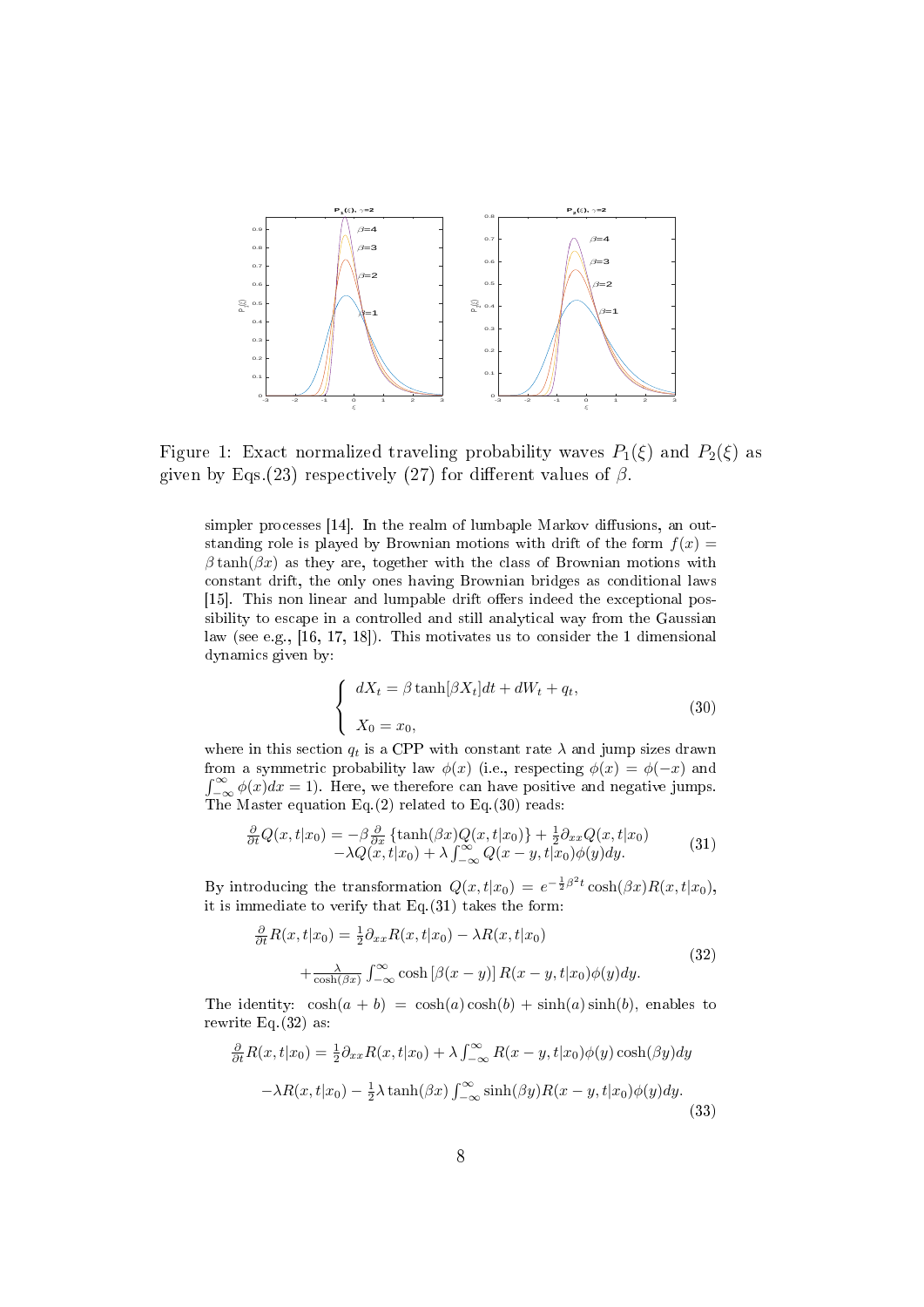When the initial condition is taken  $x_0 = 0$ , symmetry of  $\phi$  implies  $Q(x, t|0) =$  $Q(-x,t|0)$  and therefore also  $R(x,t|0) = R(-x,t|0)$ . Accordingly, when  $x_0 = 0$ , parity imposes the second integral in Eq.(33) vanishes. Hence Eq.(33) describes the evolution of the TPD  $R(x,t|0)$  which characterizes a drift-free jump diffusion process  $\tilde{X}(t)$ , solution of

$$
\frac{d}{dt}\tilde{X}(t) = dW_t + q_{\beta,t} \tag{34}
$$

where now the Poisson noise  $q_{\beta,t}$  – which is independent of the Wiener process *W*<sub>t</sub> – is characterized by jumps drawn from the probability law  $\phi_{\beta}(x)$  :=  $\phi(x)$  cosh( $\beta x$ ). Let us write  $Q_{\beta}(x, t|0)$  for the TPD associated with the jump part in Eq.(34). Then we can write:

$$
R(x,t|0) = \mathcal{N}(x,t|0) * Q_{\beta}(x,t|0)
$$
\n(35)

where  $*$  stands for the convolution in the space variable *x* and where  $\mathcal{N}(x,t) :=$  $(\sqrt{2\pi t})^{-1}e^{-\frac{x^2}{2t}}$ . Finally, for  $x_0 = 0$ , the TPD  $Q(x, t|0)$  solving Eq.(31) reads:

$$
\begin{cases}\nQ(x,t|0) = e^{-\frac{1}{2}\beta^2 t} \cosh(\beta x) \mathcal{N}(x,t|0) * Q_{\beta}(x,t|0) \\
= \frac{1}{2} \left[ \mathcal{N}^{(+\beta)}(x,t|0) + \mathcal{N}^{(-\beta)}(x,t|0) \right] * Q_{\beta}(x,t|0), \\
\text{with } \mathcal{N}^{(\pm\beta)}(x,t) := (\sqrt{2\pi t})^{-1} e^{-\frac{(x-\beta t)^2}{2t}}.\n\end{cases}
$$
\n(36)

Illustration. The superposition of probability measures given by Eq.(36) can be used to derive explicitly new probability measures. For example, let us consider the case where in Eq.(31) we take:

$$
\phi(x) = \frac{\gamma}{2} e^{-\gamma|x|}.\tag{37}
$$

and for this choice, we consider the generalized Ornstein-Uhlenbeck dynamics *Y<sup>t</sup>* characterized by:

$$
dY_t = -\alpha Y_t dt + dX_t, \qquad (38)
$$

where in Eq.(38) the noise source  $dX_t$  is given by Eq.(30) with Eq.(37). The superposition given in Eq.(36) enables to write the TPD  $P(y, t|y_0)$  characterizing the process  $Y_t$  as:

$$
P(y,t|y_0) = \frac{1}{2} \left[ P^{(+\beta)}(y,t|y_0) + P^{(-\beta)}(y,t|y_0) \right],
$$
 (39)

where  $P^{(\pm\beta)}(y,t|y_0)$  are the TPD of the respective processes:

$$
\begin{cases}\ndY_t^{(\beta)} = -\alpha Y_t dt + dX_{\beta,t} \\
dX_{\beta,t} = \pm \beta dt + dW_t + q_t\n\end{cases}
$$
\n(40)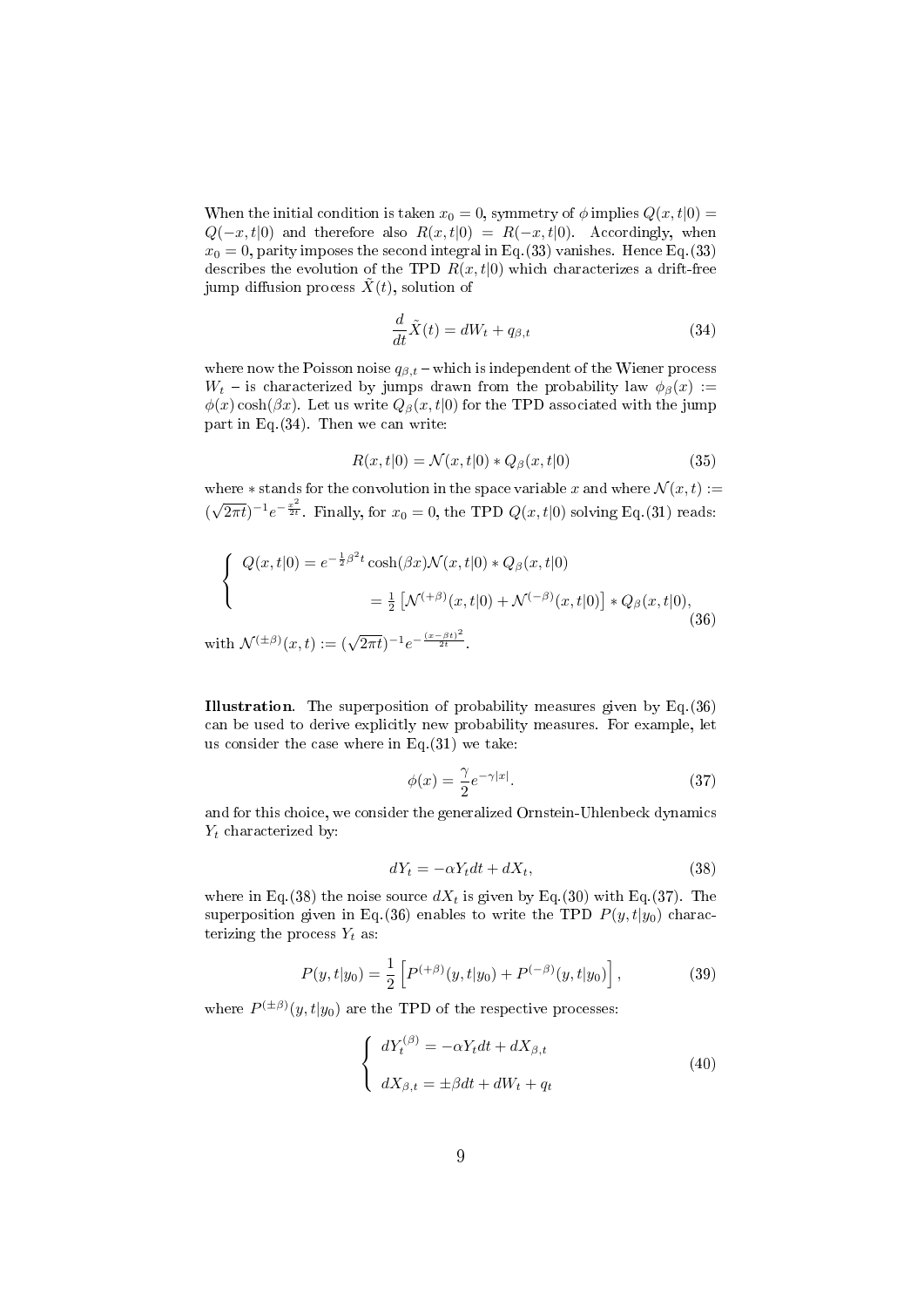where  $q_t$  is the pure jump process with Poisson rate  $\lambda$  and jump size distribution  $\frac{1}{2}\gamma e^{-\gamma|x|}$ . Using now the results derived in [6, 2], we directly have 3 :

$$
\begin{cases} \n\lim_{t \to \infty} P^{(\pm \beta)}(y, t | y_0) := P_s^{(\pm \beta)}(y) = \frac{2^{\nu} \gamma^{1-\nu} |y \pm \frac{\beta}{\alpha}|^{-\nu}}{\sqrt{\pi} \Gamma[\frac{1}{2} - \nu]} \mathbb{K}_{\nu}(\gamma | y \pm \frac{\beta}{\alpha}|), \\
\nu := \frac{1}{2} \left[ 1 - \frac{\lambda}{\alpha} \right], \n\end{cases} \tag{41}
$$

where  $\mathbb{K}_{\nu}$  is the modified Bessel function of the second kind. Consequently, the invariant measure  $P_s(y)$  for the process Eq.(40) reads as:

$$
\lim_{t \to \infty} P(y, t | y_0) = P_s(y) = \frac{1}{2} \left[ P_s^{(-\beta)}(y) + P_s^{(+\beta)}(y) \right]. \tag{42}
$$

## Conclusion

Jump diffusions offer a rich class of noise sources and are widely used as modeling tools in various fields. As such, special interest lies in the explicit understanding of the effect of different jump distributions on the model dynamics. It is remarkable that in cases of space inhomogeneous shot noise with jump sizes following a gamma distribution with parameter (*m, γ*), and space inhomogeneous jump frequency,  $\lambda(\xi) = e^{-\beta \xi}$ , a differential form of the Master-equation allows to quantitatively unveil the influence of the shape parameter *m* on the speed of stationary traveling wave solutions.

## Appendix A

To the readers convenience, we give a detailed proof of proposition 1. We proceed by induction over  $m \in \mathbb{N}$  (the Erlang parameter). We indeed show that (5) follows from (4) by applying the operator  $\mathcal{O}_m := e^{-\gamma x} \partial_x^m e^{\gamma x}(\cdot)$  to (4), where  $\partial_x^m$  is the *m*-fold derivative with respect to *x*.

We start with the basic case by direct calculation and apply  $\mathcal{O}_m$  to (4) for *m* = 1 and use, for notational ease,  $f(\cdot) = f$ ,  $\lambda(\cdot, \cdot) = \lambda$ ,  $\sigma(\cdot, \cdot) = \sigma$  and likewise  $\partial_x(\cdot)$  or  $(\cdot)_x$  for derivatives wrt *x*. We find:

$$
e^{-\gamma x} \partial_x e^{\gamma x} \Big( \partial_t P_1 - (fP_1)_x - \left( \frac{\sigma^2}{2} P_1 \right)_{x,x} \Big) = e^{-\gamma x} \partial_x e^{\gamma x} \Big( -\lambda P_1 + \gamma \int_0^x e^{-\gamma (x-z)} \lambda P_1(z) dz \Big)
$$
  

$$
[\gamma + \partial_x] \Big( \partial_t P_1 - (fP_1)_x - \left( \frac{\sigma^2}{2} P_1 \right)_{x,x} \Big) = e^{-\gamma x} \Big( -\Big( \gamma e^{\gamma x} \lambda P_1 + e^{\gamma x} (\lambda P_1)_x \Big) + \gamma e^{\gamma x} \lambda P_1 \Big)
$$
  

$$
[\gamma + \partial_x] \Big( \partial_t P_1 - (fP_1)_x - \left( \frac{\sigma^2}{2} P_1 \right)_{x,x} \Big) = -(\lambda P_1)_x
$$

which matches the proposition for  $m = 1$ . For the induction step, we note  $I_m$  for the integral part of (4), i.e.:

$$
I_m = \int_0^x \frac{\gamma^m (x - z)^{m-1} e^{-\gamma (x - z)}}{\Gamma(m)} \lambda(z, t) P_m(z, t | x_0, 0) dz
$$

<sup>&</sup>lt;sup>3</sup>See for instance Eq.  $(13)$  in [6].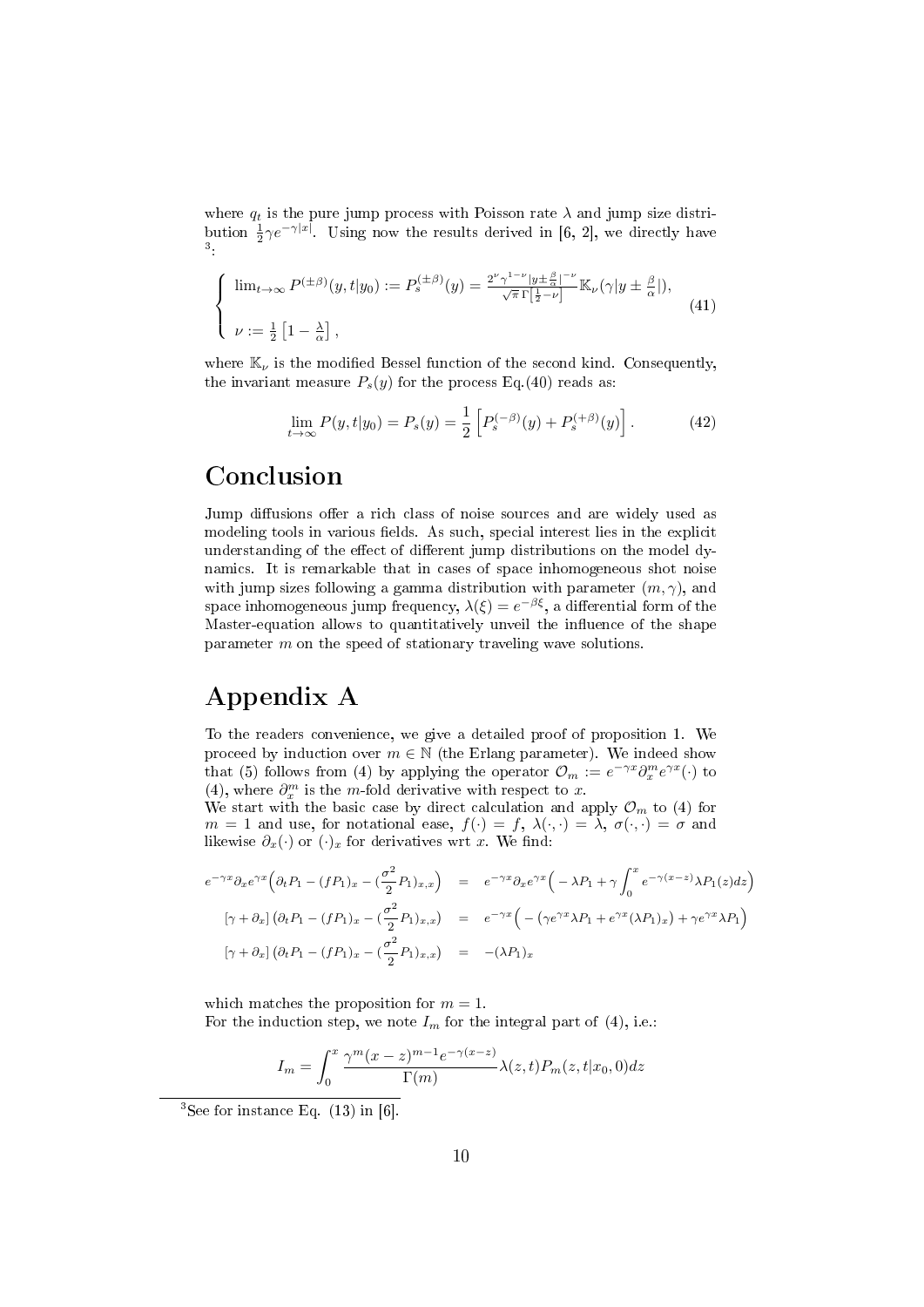and remark that  $\partial_{\gamma}I_m = \frac{m}{\gamma}I_m - \frac{m}{\gamma}I_{m+1}$ . Hence,

$$
I_{m+1} = I_m - \frac{\gamma}{m} \partial_\gamma I_m \tag{43}
$$

Let us apply  $\mathcal{O}_{m+1} = e^{-\gamma x} \partial_x^{m+1} e^{\gamma x} (\cdot)$  to (4) for the case  $m+1$ . Using the Leibnitz formula for higher order derivatives of productes<sup>4</sup>, the left hand side is immediately seen to be

$$
[\gamma + \partial_x]^{m+1} \left( \partial_t P_{m+1} - (f P_{m+1})_x - \left( \frac{\sigma^2}{2} P_1 \right)_{x,x} \right).
$$

Apply the operator  $\mathcal{O}_{m+1}$  to the right hand side of (4) and use (43) to establish:

$$
e^{-\gamma x} \partial_x^{m+1} e^{\gamma x} \Big( -\lambda P_{m+1}(x,t) + I_{m+1} \Big) =
$$
  

$$
e^{-\gamma x} \partial_x e^{\gamma x} \Big\{ e^{-\gamma x} \partial_x^m e^{\gamma x} \Big\} \Big( -\lambda P_{m+1}(x,t) + I_m - \frac{\gamma}{m} \partial_\gamma I_m \Big)
$$

Within the brackets we recognize  $\mathcal{O}_m$  which acts upon the left hand side of (4) for *m* and also on the extra term  $(-\frac{\gamma}{m}I_m)$ . Using the induction hypothesis, the right hand side reads:

$$
e^{-\gamma x}\partial_x e^{\gamma x}\Big(\big[\gamma^m - \left[\partial_x + \gamma\right]^m\big]\big(\lambda \cdot P_{m+1}\big) - e^{-\gamma x}\partial_x^m e^{\gamma x} \frac{\gamma}{m} \partial_\gamma I_m\Big)
$$

A direct computation of the last term in the above parenthesis gives:

$$
e^{-\gamma x} \partial_x^m e^{\gamma x} \frac{\gamma}{m} \partial_\gamma I_m = \gamma^m \lambda P_{m+1} - \int_0^x \gamma^{m+1} e^{-\gamma (x-z)} \lambda P_{m+1} dz.
$$

We therefore are left to show hat

$$
e^{-\gamma x} \partial_x e^{\gamma x} \left( \left[ \gamma^m - [\partial_x + \gamma]^m \right] \left( \lambda \cdot P_{m+1} \right) - \gamma^m \lambda P_{m+1} + \int_0^x \gamma^{m+1} e^{-\gamma (x-z)} \lambda P_{m+1} dz. \right)
$$
  

$$
\stackrel{!}{=} \left[ \gamma^{m+1} - [\partial_x + \gamma]^{m+1} \right] \left( \lambda \cdot P_{m+1} \right) \tag{44}
$$

For the first term we get:

*e*

$$
e^{-\gamma x} \partial_x e^{\gamma x} \left[ \gamma^m - \left[ \partial_x + \gamma \right]^m \right] \left( \lambda \cdot P_{m+1} \right) = \gamma^m \left[ \partial_x + \gamma \right] \left( \lambda \cdot P_{m+1} \right) - \left[ \partial_x + \gamma \right]^{m+1} \left( \lambda \cdot P_{m+1} \right)
$$

$$
= \left[ \gamma^{m+1} - \left[ \partial_x + \gamma \right]^{m+1} \right] \left( \lambda \cdot P_{m+1} \right) + \partial_x \left( \gamma^m \lambda P_{m+1} \right)
$$

For the middle term we find:

$$
e^{-\gamma x} \partial_x e^{\gamma x} \left( -\gamma^m \lambda P_{m+1} \right) = -\gamma^{m+1} \lambda P_{m+1} - \partial_x \left( \gamma^m \lambda P_{m+1} \right) \tag{45}
$$

finally the last term is:

$$
e^{-\gamma x} \partial_x e^{\gamma x} \left( \int_0^x \gamma^{m+1} e^{-\gamma (x-z)} \lambda P_{m+1} dz \right) = \gamma^{m+1} \lambda P_{m+1} \tag{46}
$$

Hence, adding (45)-(46) together, we have established (44) and therefore also proposition 1.

<sup>&</sup>lt;sup>4</sup>The Leibnitz formula  $\partial_x^m(f(x)g(x)) = \sum_{k=0}^m {m \choose k} f^{(k)}g^{(m-k)}$ , with  $f(x) = e^{\gamma x}$  takes the form  $\partial_x^m(e^{\gamma x}g(x)) = e^{\gamma x}\sum_{k=0}^m {m \choose k} \gamma^k g^{(m-k)}$  and with the binomial formula we get  $\partial_x^m(e^{\gamma x}g(x)) = e^{\gamma x}(\partial_x + \gamma)^m g(x)$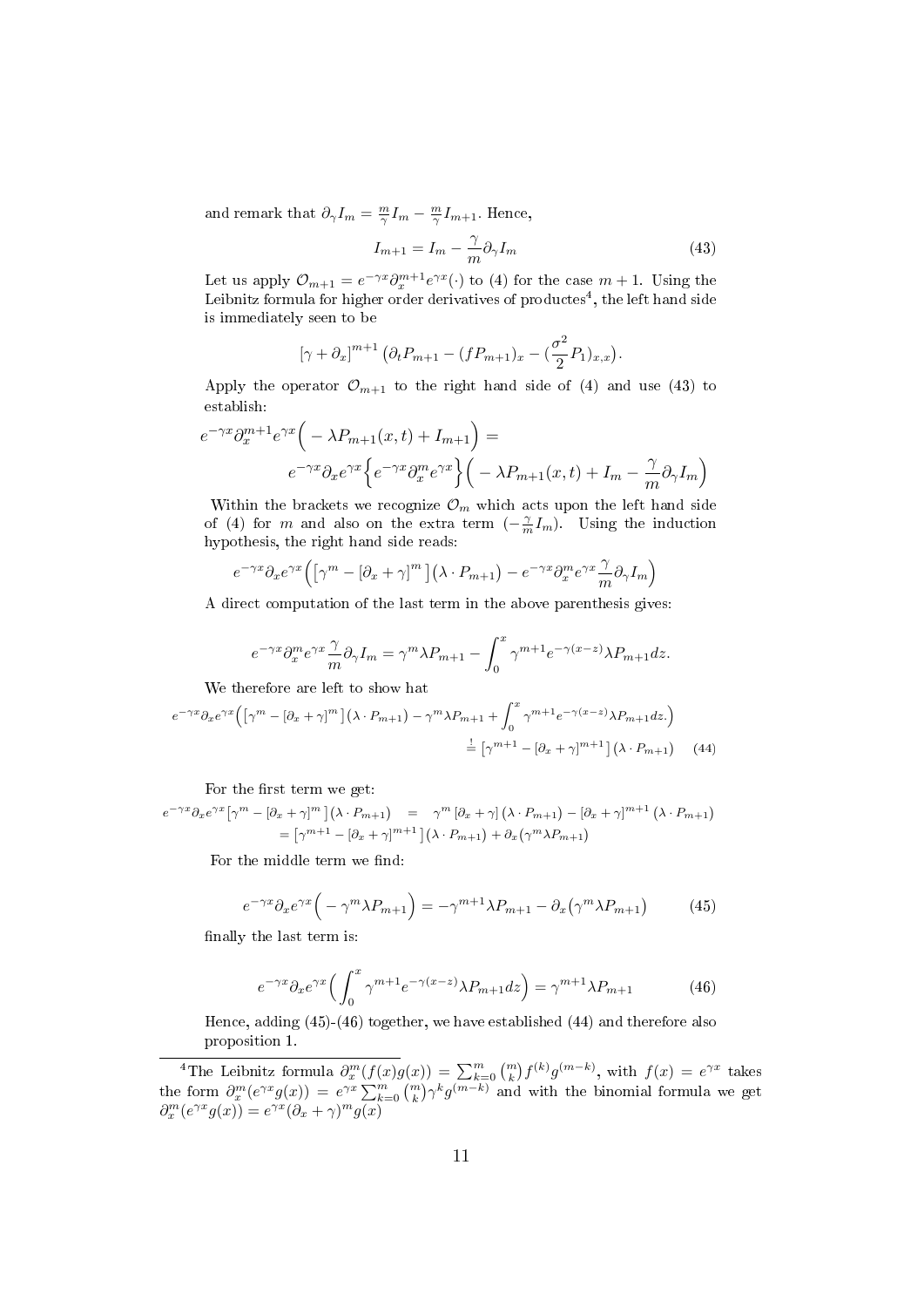## Appendix B

Our starting point is Eq.(26), (issued from Eq.(22) when  $\lambda(\xi) = e^{-\beta \xi}$ ). First we introduce the change of variable

$$
\begin{cases}\nZ = e^{-\beta \xi} \Rightarrow dZ = -\beta Z d\xi, \\
\partial_{\xi}(\cdot) \mapsto -\beta Z \partial_{Z}(\cdot), \\
\partial_{\xi\xi}(\cdot) \mapsto \beta^2 Z^2 \partial_{ZZ}(\cdot) + \beta^2 \partial_{Z}(\cdot).\n\end{cases} (47)
$$

In terms of the *Z*-variable, Eq.(26) takes the form:

$$
\begin{cases}\n\beta^2 Z^2 \partial_{ZZ} \Psi(Z) + \beta^2 \partial_Z \Psi(Z) + \left[ qZ - pZ^2 \right] \Psi(Z) = 0, \\
q := \frac{(\beta - 2\gamma)}{2C_2} \quad \text{and} \quad p := \frac{1}{4C_2^2}.\n\end{cases}
$$
\n(48)

Or equivalently:

$$
\partial_{ZZ}\Psi(Z) + \frac{1}{Z}\partial_Z\Psi(Z) + \left[\frac{q}{\beta^2 Z} - \frac{p}{\beta^2}\right]\Psi(Z) = 0.
$$
 (49)

Let us now write:

$$
\Psi(Z) = Z^{-\frac{1}{2}}\varphi(Z). \tag{50}
$$

Accordingly  $\varphi(Z)$  obeys to the equation:

$$
\partial_{ZZ}\varphi(Z) + \left[\frac{1}{4Z^2} + \frac{q}{\beta^2 Z} - \frac{p}{\beta^2}\right]\varphi(Z) = 0.
$$
 (51)

Now, let us introduce the rescaling:

$$
\begin{cases}\nU = \omega Z, \\
\partial_Z(\cdot) \mapsto \omega \partial_U(\cdot) \quad \text{and} \quad \partial_{ZZ}(\cdot) \mapsto \omega^2 \partial_{UU}(\cdot)\n\end{cases}
$$
\n(52)

Using Eq. $(52)$  in Eq. $(51)$ , we obtain:

$$
\partial_{UU}\varphi(U) + \left[\frac{1}{4U^2} + \frac{q}{\omega\beta^2U} - \frac{p}{\omega^2\beta^2}\right]\varphi(U) = 0 \tag{53}
$$

Now, to match the standard Whittaker equation, (see entry 13.1.31 of [9]), we have to select:

$$
\frac{p}{\omega^2 \beta^2} = \frac{1}{4} \quad \Rightarrow \quad \omega = \frac{1}{\beta C_2}.\tag{54}
$$

So the general solution of Eq.(48) reads:

$$
\Psi(\xi) = \sqrt{\beta C_2} e^{\frac{\beta \xi}{2}} \left\{ A M_{\frac{\beta - 2\gamma}{2\beta},0} \left( \frac{e^{-\beta \xi}}{\beta C_2} \right) + B W_{\frac{\beta - 2\gamma}{2\beta},0} \left( \frac{e^{-\beta \xi}}{\beta C_2} \right) \right\}, \quad (55)
$$

where *A* and *B* are yet undetermined constants. By using Eq.(21), the probability density  $P_2(\xi)$  reads: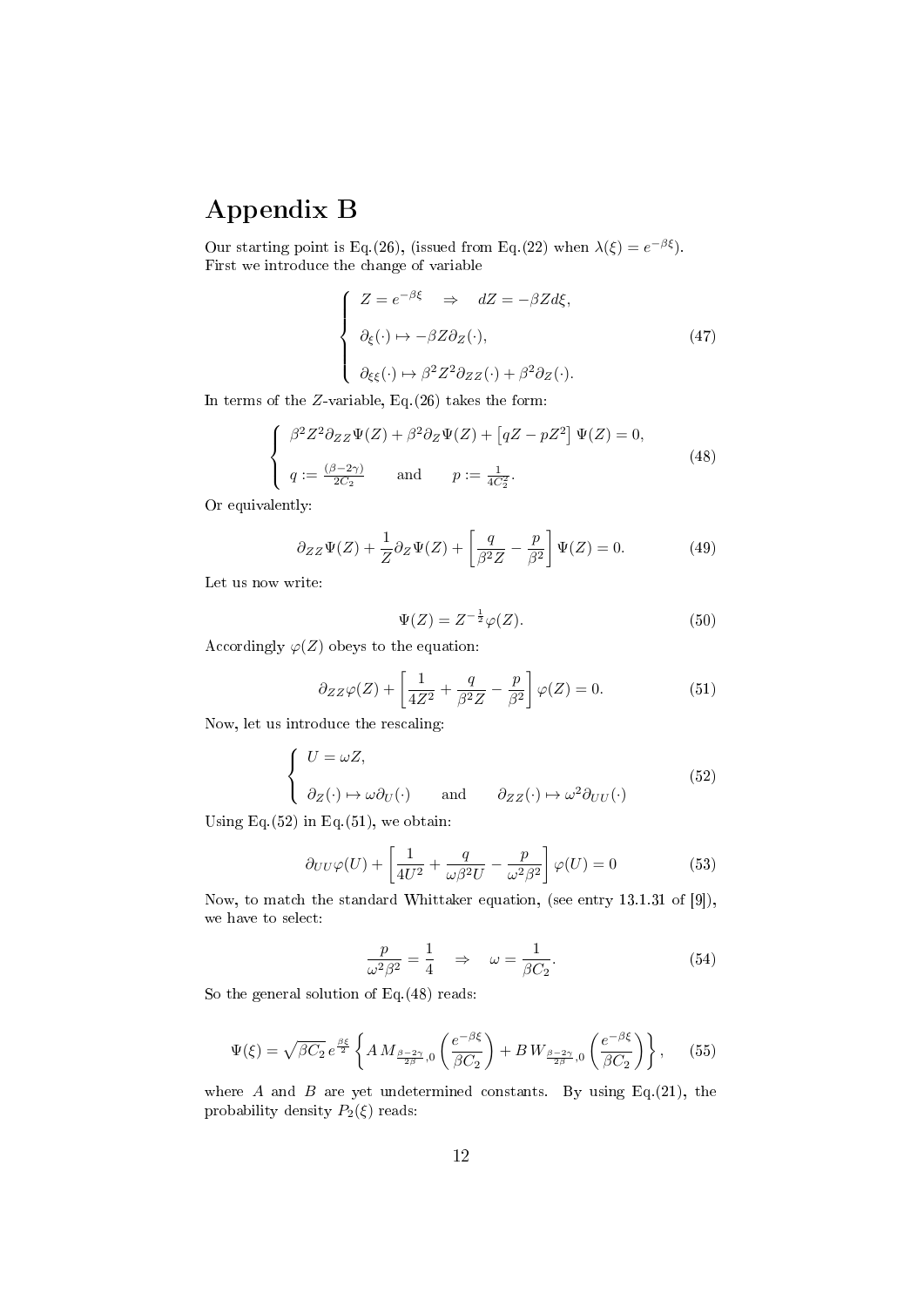$$
P_2(\xi) = \mathcal{N}e^{-\gamma\xi - \frac{e^{-\beta\xi}}{2\beta C_2}}\Psi(\xi) =
$$
  

$$
\mathcal{N}e^{\left[\frac{\beta}{2}-\gamma\right]\xi - \frac{e^{-\beta\xi}}{2\beta C_2}}\left\{AM_{\frac{\beta-2\gamma}{2\beta},0}\left(\frac{e^{-\beta\xi}}{\beta C_2}\right) + BW_{\frac{\beta-2\gamma}{2\beta},0}\left(\frac{e^{-\beta\xi}}{\beta C_2}\right)\right\}.
$$
(56)

where  $N$  is the normalization factor. Let us now calculate the average of the positive definite function  $\mathcal{G}(u)$  defined as:

$$
\mathcal{G}(u) := \int_{-\infty}^{+\infty} e^{-u\xi} P_2(\xi) d\xi > 0.
$$
 (57)

and the normalization imposes that  $G(0) = 1$ . Now, we introduce the new variable  $Z$  defined as:

$$
\mathcal{Z} := \frac{e^{-\beta \xi}}{\beta},\tag{58}
$$

In terms of this new variable, Eq.(56) now reads:

$$
\mathcal{G}(u) = \mathcal{N} \int_0^\infty e^{\frac{z}{2C_2}} \mathcal{Z}^{\frac{\gamma + u}{\beta} - \frac{3}{2}} \left\{ A M_{\frac{1}{2} - \frac{\gamma}{\beta}, 0} \left( \frac{\mathcal{Z}}{C_2} \right) + B W_{\frac{1}{2} - \frac{\gamma}{\beta}, 0} \left( \frac{\mathcal{Z}}{C_2} \right) \right\} d\mathcal{Z}.
$$
\n(59)

Now we use, the entries 7.622.8 and 7.622.11 from I. S. Gradshteyn to calculate  $\mathcal{I}_1$  and  $\mathcal{I}_e$  with the choice of parameters  $b = \frac{1}{C_2}$ ,  $\mu = 0$ ,  $\nu = \frac{\gamma + u}{\beta} - \frac{1}{2}$ and  $\kappa = \frac{1}{2} - \frac{\gamma}{\beta}$  leading to :

$$
\mathcal{G}(u) = A \left[ \frac{\Gamma\left(1 - \frac{2\gamma + u}{\beta}\right)\Gamma\left(\frac{\gamma + u}{\beta}\right)\Gamma\left(1 - \frac{\gamma}{\beta}\right)}{\Gamma\left(1 - \frac{2\gamma}{\beta}\right)\Gamma\left(\frac{\gamma}{\beta}\right)\Gamma\left(1 - \frac{\gamma + u}{\beta}\right)} \right] (C_2)^{-\frac{u}{\beta}} +
$$
\n
$$
B \left[ \frac{\Gamma\left(\frac{2\gamma}{\beta}\right)\Gamma\left(\frac{\gamma + u}{\beta}\right)^2}{\Gamma\left(\frac{\gamma}{\beta}\right)^2 \Gamma\left(\frac{2\gamma + u}{\beta}\right)} \right] (C_2)^{\frac{u}{\beta}}.
$$
\n(60)

As  $\mathcal{G}(u) > 0$ , the arguments of the Gamma functions have to be strictly positive for all values of  $\gamma$  and  $\beta$ . Hence, we are forced to impose  $A = 0$  and hence  $B = 1$ . Let us now calculate the velocity  $C_2$ , we end with

$$
C_2 = 0 = -\frac{d}{du}\mathcal{G}(u) \big|_{u=0} = -\frac{d}{du}\left[e^{\frac{u}{\beta}\ln(C_2)}\varphi(u)\right] \big|_{u=0} \quad \Rightarrow
$$
  

$$
C_2 = \frac{1}{\beta}e^{\frac{1}{\beta}\left[\Psi\left(\frac{2\gamma}{\beta}\right) - 2\Psi\left(\frac{\gamma}{\beta}\right)\right]},
$$
 (61)

where  $\Psi(x) := \frac{d}{dx} \ln[\Gamma(x)]$  is the digamma function

## References

- [1] D. R. Cox and H. D. Miller. The Theory of Stochastic Processes. 1965.
- [2] S. I. Denisov, H. Kantz, and P. Hänggi. Langevin Equation with Super-Heavy-Tailed Noise. Journal of Physics A: Mathematical and Theoretical, 43(28), 2010.